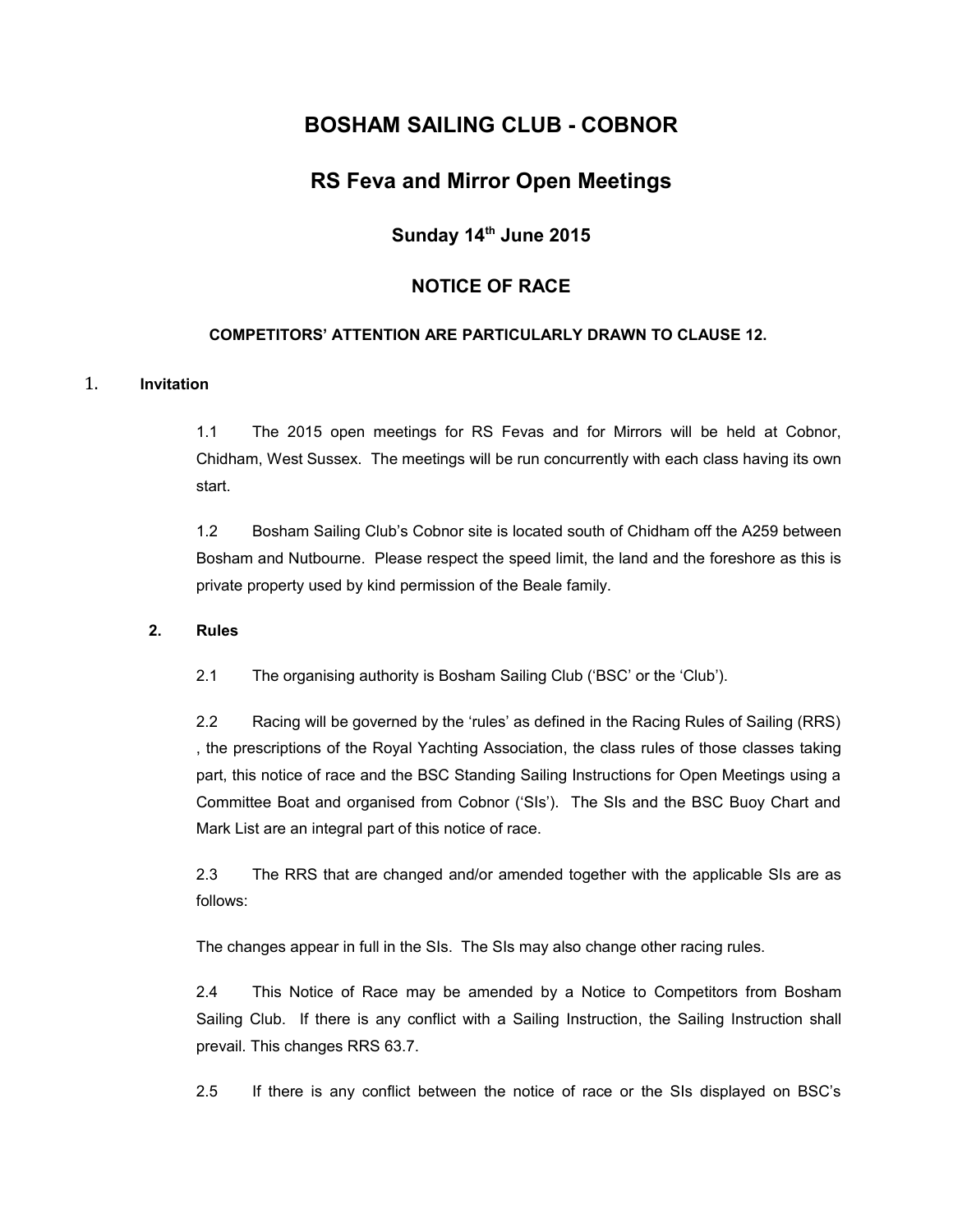website and the written versions available at the pre-race briefing, the written versions shall prevail.

2.6 Advertising will be restricted to Category A.

### **3. Entries**

3.1 The open meetings are open to all boats of the RS Feva and Mirror classes.

3.2 The entry fee for the open meeting is £20 per boat. Tea is included for all competitors and will be available when they come ashore after racing.

3.3 Entries must be made on the Bosham Sailing Club entry form. The entry form will available at Cobnor or can be downloaded from the Club website to save you time on the day.

3.4 All helms and crews who are under 18 years of age during the event are required to submit parent/guardian declarations signed by their parent or guardian with their entry form at the event registration.

3.5 Those competitors not possessing a permanent Chichester Harbour plaque will need to purchase a day permit at £2 (available at registration).

3.6 Car parking charges at Cobnor are £2 for the day.

# **4. Registration and Lunches**

4.1 Competitors should register at the Cobnor hut from 09:00 on the day and prior to the briefing. No further signing on will be necessary.

4.2 At Registration competitors may order packed lunches which will be taken out to the course. Competitors' own lunches must be clearly marked with their sail number and given to the caterer at Cobnor.

# **5. Sailing Instructions and Briefing**

Sailing Instructions can be downloaded from the Club website and will also be available at Registration. There will be a briefing for all competitors which is scheduled for 10:00.

# **6. Racing Programme, Courses and Racing Areas**

6.1 Four races are planned. The warning signal for the first race will not be before 10.55am. The second race will take place immediately after the first, and competitors will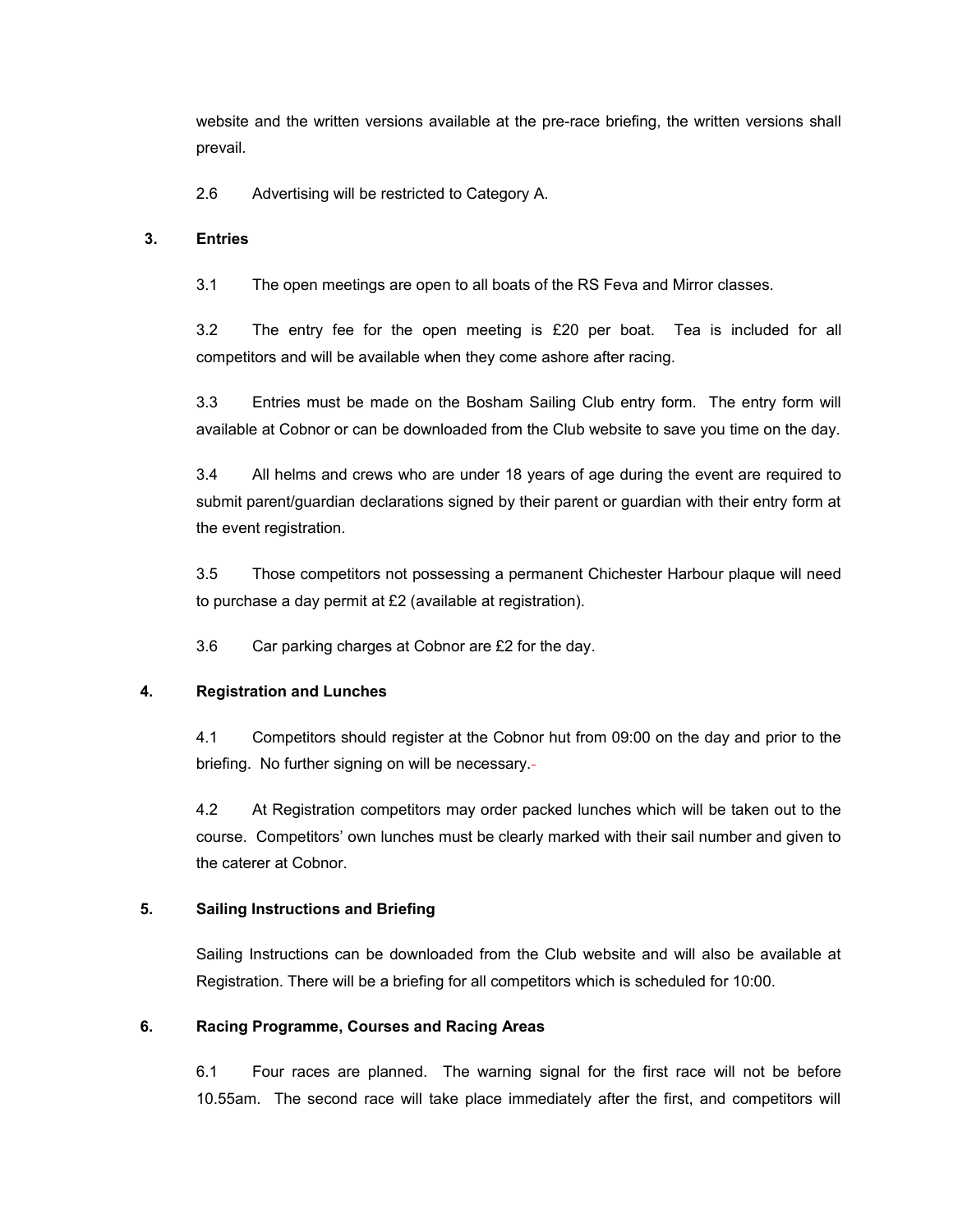return to Cobnor, or have lunch on the water after the second race, as decided by the Race officer according to conditions. The third race will be after lunch and the fourth race will be back-to-back with this.

6.2 The race committee reserves the right to alter this programme at its discretion to suit the weather conditions on the day.

6.3 The class warning flags will be as follows:

Feva - Feva class flag

Mirror - Flag T

6.4 Race starts will be from a committee boat unless otherwise advised. Competitors are advised to leave plenty of time to get from the Cobnor slipway to the start area.

6.5 The courses to be sailed will be displayed on the committee boat in accordance with SI [10]. Course charts can be viewed on the BSC website and will be available at Registration.

6.6 All courses will be laid in the main Chichester Harbour area.

#### **7. Time Limit**

7.1 The time limit for each race will be 1hr 30mins.

7.2 Boats failing to finish within 30 minutes after the first boat has finished will be scored 'Did Not Finish' without a hearing. This changes rules 35, A4 and A5.]

### **8. Scoring**

8.1 The low point scoring system as prescribed by the RRS shall be used.

8.2 One race is required to be completed to constitute a series.

8.3 Each boats score shall be the total of all her races, except that discards shall be applied as follows:

8.3.1 when fewer than 3 races have been completed, a boat's series score will be the total of her race scores;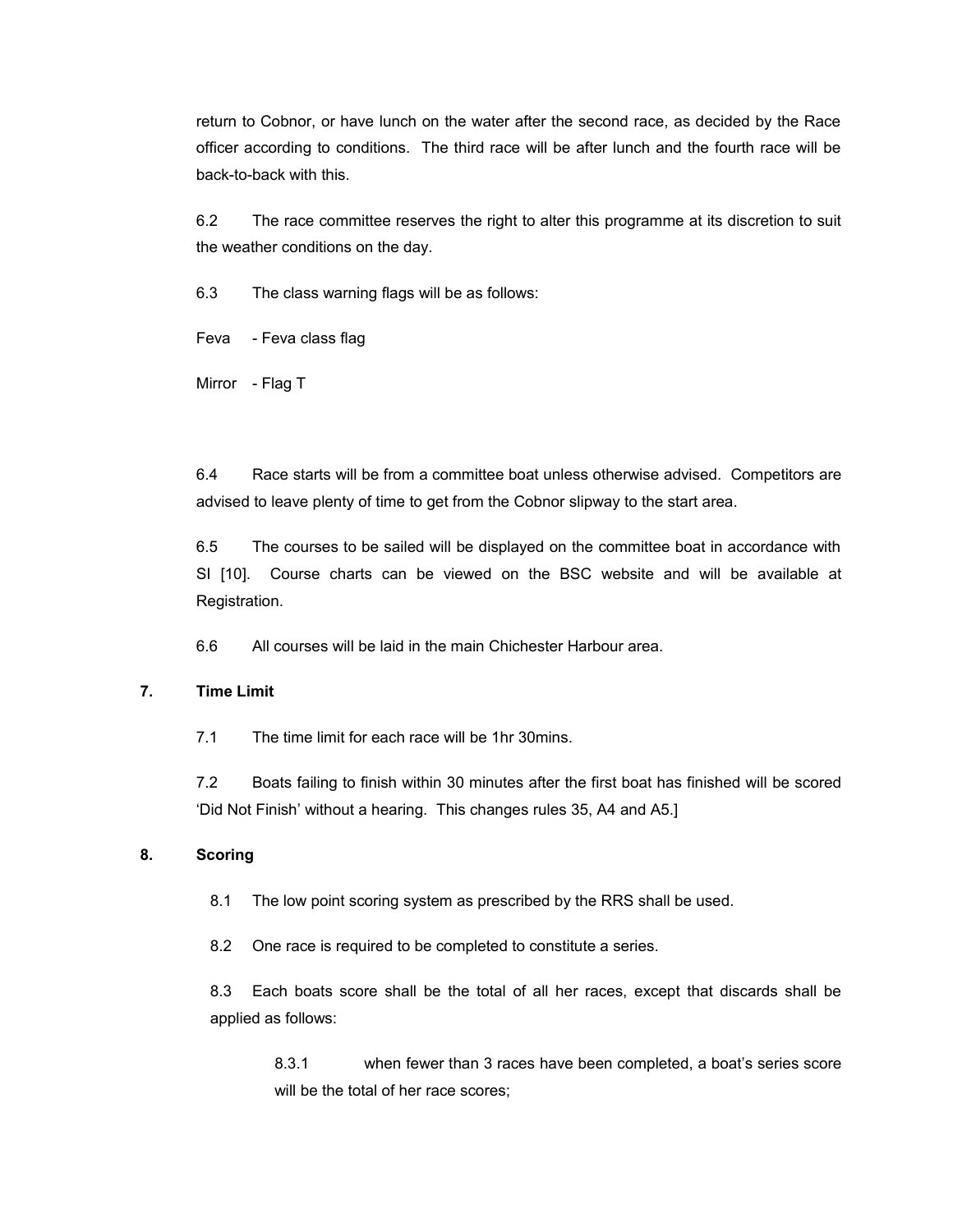8.3.2 when 3 or 4 races have been completed, a boat's series score will be the total of her race scores excluding her worst score.

### **9. RYA Exoneration procedure**

 The Exoneration penalty and the Advisory hearing and RYA Arbitration procedures of the RYA Disputes procedures will be available.

### **10. Radio Communication**

Except in an emergency, a boat shall neither make radio transmissions while racing nor receive radio communications not available to all boats. This restriction also applies to mobile telephones.

#### **11. Prizes**

 $1<sup>st</sup>$ ,  $2<sup>nd</sup>$  and  $3<sup>rd</sup>$  prizes will be awarded. Other prizes may be awarded depending on the number of competitors.

### **12. Disclaimer of Liability and Conditions of Entry**

12.1 Competitors participate in the event entirely at their own risk: see RRS 4, (Decision to Race).

12.2 The safety of a boat participating in the event and of her entire management including insurance shall be the sole responsibility of the owner/competitor participating who must ensure that the yacht and crew are adequate to face the conditions that may arise in the course of the event.

12.3 Neither the establishment of any sailing instructions nor any inspection of the boat in any way limits or reduces the absolute responsibility of the owner/competitor for his or her crew, his or her yacht and the management thereof.

12.4 BSC shall not be liable (whether in contract, tort or howsoever otherwise) for any loss, damage, death or personal injury (other than death or personal injury arising from the negligence of BSC) to the owner/competitor, his or her crew nor any damage caused to other yachts whether participating or not, as a result of their taking part in the event.

12.5 Every owner/competitor participating in the event: